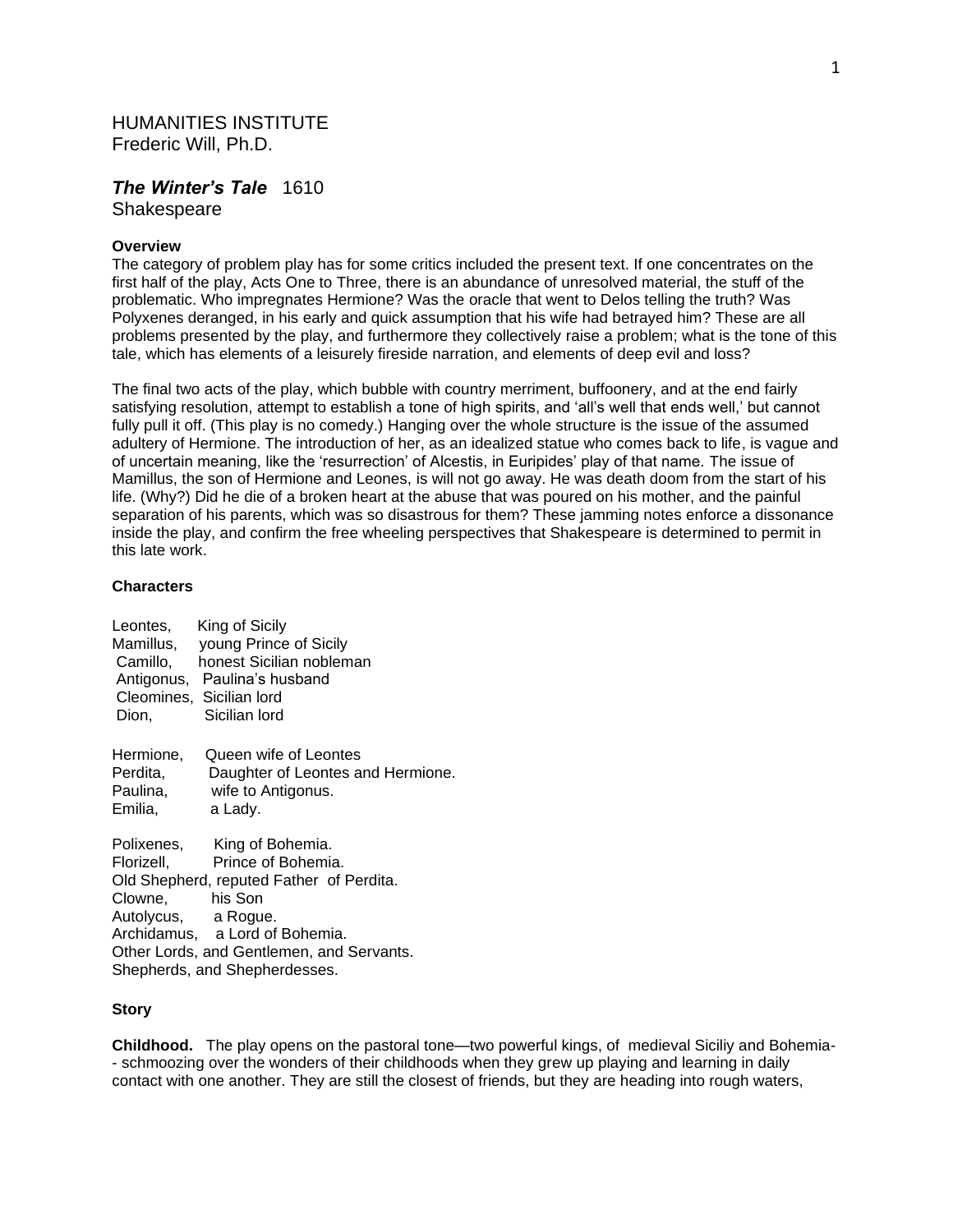which will separate them. A little conflict sets it all off, with that quiet convincing power at which Shakespeare is such a master.

**Visitors.** Polixenes has been visiting Leontes in Sicily, when Polixenes feels that it is time for him to go home. He alleges, as the main driver, his desire to check up on his son, who is a young prince, like Leontes's son. Leontes suggests that his friend should consult with Hermione, Leontes' wife, about whether he should leave immediately. And at that point the story takes a fatal turn, for there is something, in the persuasion of Hermione, that Polixenes should stay, that alerts Leontes to trouble. Of a suspicious mind, he factors in his awareness that Hermione, who has been spending months with the guest, is pregnant. His mind vaults to the conclusion that Hermione and Polixenes are lovers, and have been for a long time.

**Jealousy.** With Shakespeare—think of *Othello*, *The Two Gentlemen of Verona*—jealousy is a rich theme, and in the present play, as part of an effort to characterize Leontes, the author devotes the most meticulous attention to what Leontes suddenly observes—his wife's sighs, blushes, reluctances to leave a room where her lover is standing, lack of any sense of time. So strong is this Intuition of deception that, although Hermione will soon take the opportunity to deny all charges, she fails to convince her husband, who commissions his own closest advisor, Camillo, to poison his wife. At this point an important plot break is forced on the play, provoked by Camillo, who is deeply reluctant to carry out this mission, although he promises Leontes compliance.

**Flight.** Instead of poisoning his Lady, whom he reveres, Camillo goes to Polixenes, with whom he too has the most intimate childhood relationships, and explains the backstory, courageously and directly. Polixines reacts immediately, knowing that Leontes will not be slow to act. The two men—Polixenes and Camillo—leave Sicily immediately, and head for Bohemia.

**Elsewhere**. Leontes sends a deputation to the oracle at Delphos—this will be Delos, an island in the Aegean, famed for birthing the god Apollo, of oracular power, and easily confused with the place name Delphi, where the central oracle of Greek antiquity was located; a tip toward the magical geography in which Shakespeare sets this play, as he does, say, *Pericles Prince of Tyre,* which is swimming in a late mediaeval spatio-temporal time warp. The oracle confirms what the reader suspected—including the fact that Leontes has overreacted—for by this time Leontes will have sent his baby daughter to be abandoned on the coasts of Bohemia , thereby acting out his own shame, jealousy, and vengeance—and that Leontes will die without heir if he does not regain his lost scion.

**Tragedy.** The tragedy of Leontes's overreaction is greatly magnified by the simultaneous loss of his own son, victim of despair and ill health conjoined. The first three acts of the play will thus have been constructed around the self-destructive behavior of Leontes, who has (presumably) mistakenly accused his wife, lost his son and best friend, and cut himself off without heir.

**Repentance.** The culmination of this first half of the play is the outpouring of remorse and repentance that overcome Leontes, as he realizes that he has essentially lost everything he loves. The second part of the play, which occurs sixteen years later, as we are informed by the figure of Time, who appears to the audience at the end of Act III, faces a tough assignment, which Shakespeare addresses by returning to the mode of tale, from his title. We slip from harsh psychological reality back into what will be pastoral, of a unique and uneasy brand.

**Playing out.** Remember, sixteen years have passed. (The audience, now transported to a new present, must gasp, facing temporal passage in such a new gear, jolting, charming, dangerous.) Camillo, the friend of Polixenes who had refused to poison Hermione, who had returned to Bohemia in a rush, with Polixenes, has been sixteen years in the service of the same Polixenes. Now Camillo wants permission to return to Sicily, to visit.

**Refusal.** Polixenes refuses Camillo's request, on the grounds of work to do in Bohemia. It seems that Polixenes' son, Prince Florizell, has fallen in love with a shepherd girl, Perdita, who—as chance will have it--was the baby daughter to whom Hermione gave birth sixteen years earlier. It is nearly time for the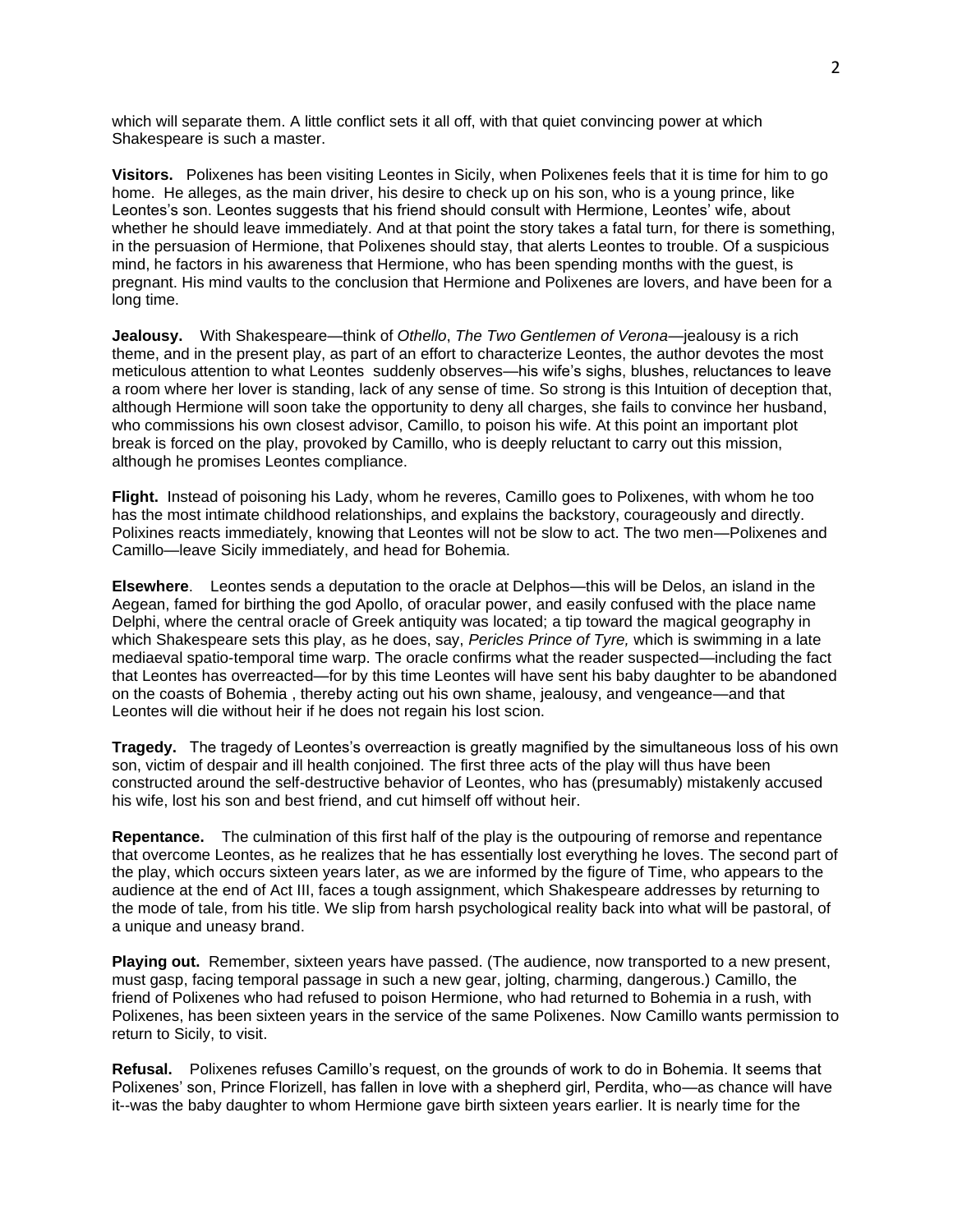marriage, a rustic shearing festival at which the couple can bring together their two cultures. Shakespeare is at his characteristic, at this point, intermixing with the high ceremony of this royal marriage, the blather, country speech, country antics of the place; and he highlights, In the course of this rough and tumble joviality, the pranks and downright thieveries of his bumpkin cut-up, Autolycus.

**Revelation.** In the aftermath of the wedding, and thanks to the discovery of trinkets and trophies which link Perdita to the waif found on the Bohemian seashore, sixteen years before, Perdita and Florizell are granted their wish to travel to Sicily, which, as they now know, was home to the daughter of Hermione and Leontes. In her old home, Perdita and her husband, Camillo and Polixenes are rejoined with Leontes, and a festive welcoming return. This is the classic Shakespearean wrap up, which in a Comedy of Errors type play, such as the author creates In the play of that name, comes out seamless and benevolent.

**Finale.** The present play hardly wraps itself up at all. The finale involves the coming back to life of Hermione, the eternal love of Leontes, and her reincorporation—is it mystical, is it naturalistic?—into the original family group. To understand the reality level, on which this transformation is effected, we have again to review the dream world atmosphere in which this late play—or *Pericles*, *A Midsummer Night's Dream,* or *The Tempest*—is bathed. No such critique, however, will explain away the starkness of the death of the beloved son of Hermione and Leontes. His youthful death, in part the result of despair, at his parents' separation, sticks like a burr in the fabric of the play, and leaves us wounded.

#### **Themes**

**Jealousy.** Jealousy, impetuous and irresistible, drives Leontes to suspect his wife of infidelity, a long lasting preoccupation which survives until he receives the official oracle report from Delphos. His impetuous initial error in judgment is then matched by his explosion of repentance, when he learns that he has lost both his son and his wife.

**Death.** Death pervades this play, taking from it two of its beguiling characters, then, at the end, allowing one of them, Hermione, to return to a kind of half-life, as does the born again figure of Alcestis in Euripides' play of that name.

**Resurrection**. Leontes' redemptionary outbursts suggest a kind of personal rediscovery, Perdita is born into a kind of new life when the shepherd discovers her on the coast of Bohemia, and ,above all, Hermione is 'resurrected,' if indeed she has not, as some readers have thought, simply been sequestered off scene, for many years, and then brought in for the grand finale.

**Rusticity** Shakespeare is often at his best when he brings the rustic, crafty, salty, salacious folkways of ordinary people crashing into the midst of a carefully staged drama. The festival of sheep-shearing, in the Bohemian wedding of Florizell and Perdita, is the author at his best, and above his best in the daring, funny, nasty portrait of the local Clowne and the thieving troublemaker cut up, Autolycus.

## CHARACTER ANALYSIS

#### **LEONTES**

**character**. Leontes is one among several plot-driving characters, and yet it is he who moves the play toward its final significance. Leontes' wild jealousy, his impulse to poison his wife, his consultation of the oracle and his consequent repentance—all these hasty and consequential moves, on Leontes' part, move the action of the play. It is perhaps his repentance that most moves and marks this character, who by the end is a quite passive recipient of the conclusion of the drama. Leonte passes his life in review, before repenting, and comes up into a theologiclal category somewhat like the *anagnorisis* of ancient Greek theater, a recognition of one's deep wrong among others, and a desire to make them whole at last.

**Parallels**. Admetus, the husband of Alcestis, in Euripides' play of that name, is (like Leontes) too quick to respond, and too slow to understand, so that he responds one step behind the action, and must only